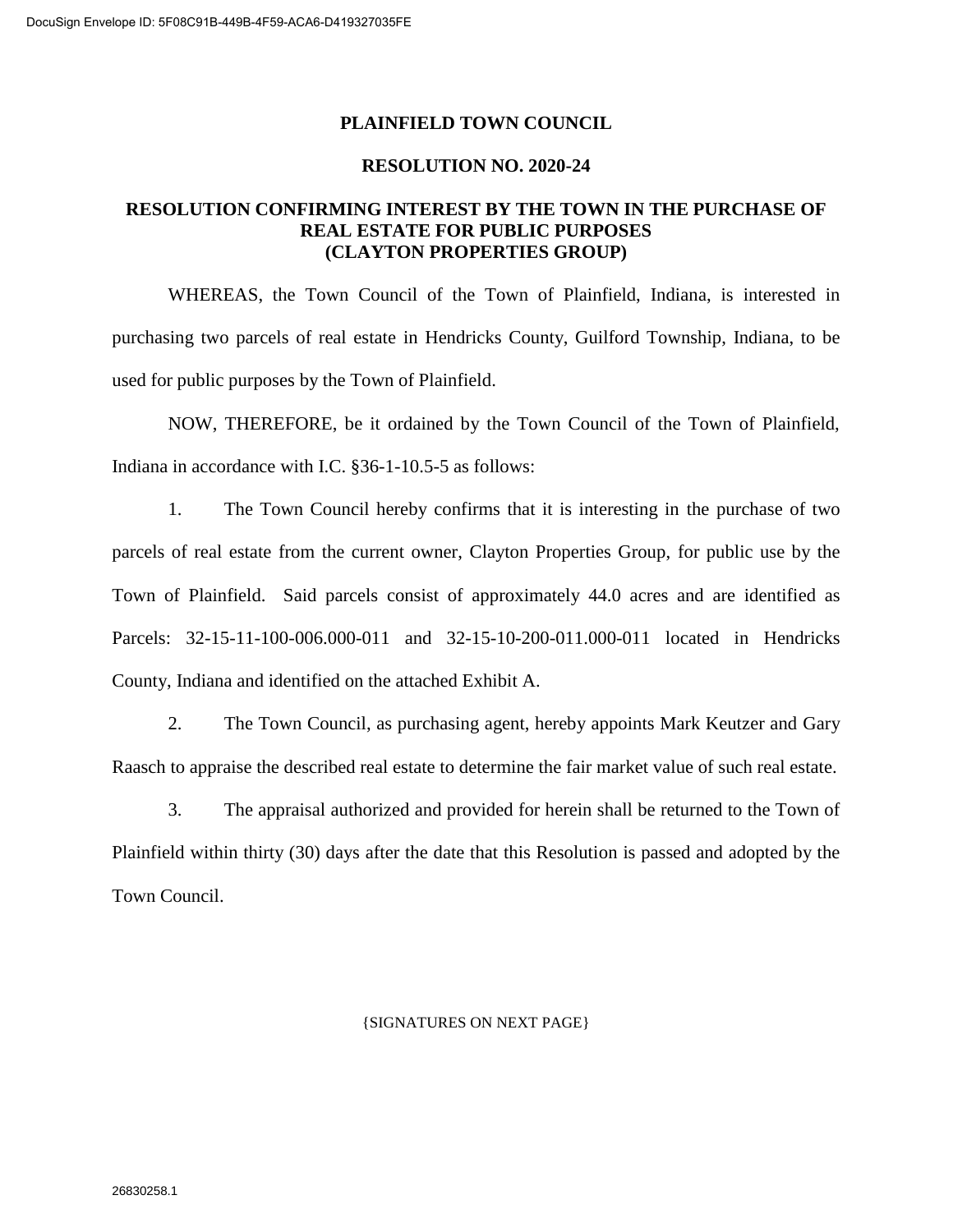ADOPTED by the Town Council of the Town of Plainfield, Indiana, this 11th day of May, 2020.

# TOWN COUNCIL, TOWN OF PLAINFIELD HENDRICKS COUNTY, INDIANA

DocuSigned by: Robin G. Brandgard

Robin G. Brandgard, President

 $\Box$ 

Bill Kirchoff, Vice-President

teent McPhail

Kent McPhail

Dan Bridget

Dan Bridget

Lance angle

Lance K. Angle

Attested by:

DocuSigned by:

Mark J. Todisco

Mark J. Todisco, Clerk-Treasurer Town of Plainfield